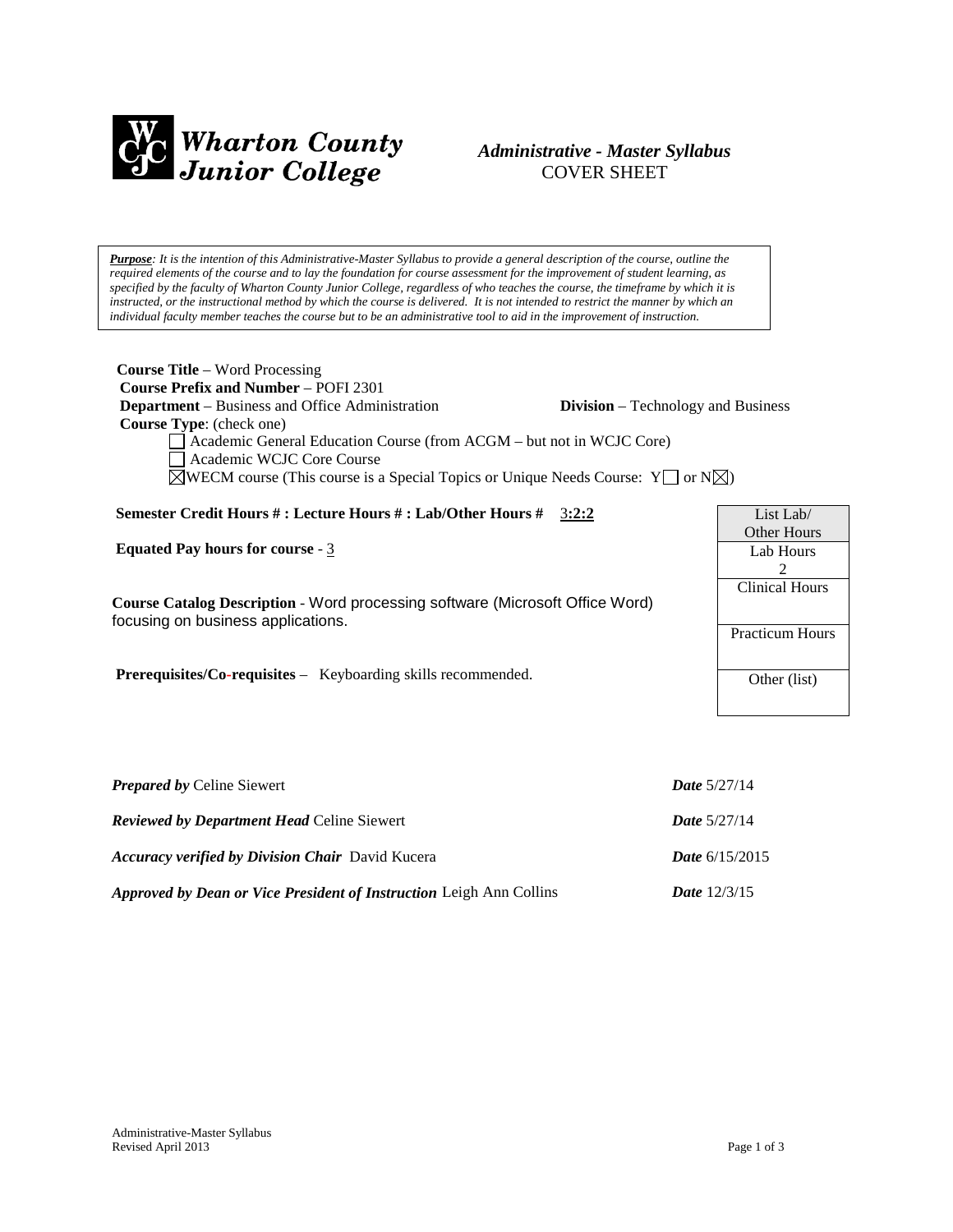

**I. Topical Outline** – Each offering of this course must include the following topics (be sure to include information regarding lab, practicum, clinical or other non-lecture instruction):

- I. Creating and editing documents
- II. Formatting and customizing documents
- III. Working with reports and multipage documents
- IV. Using tables, columns, and graphics
- V. Using templates and mail merge
- VI. Using custom styles and building blocks
- VII. Advanced tables and graphics
- VIII. Using desktop publishing and graphic features
	- IX. Working collaboratively and integrating applications
	- X. Automating tasks using templates and macros
	- XI. Working with forms and master documents
- XII. Customizing word and using sky drive and office web apps

#### **II. Course Learning Outcomes**

| <b>Learning Outcomes</b><br>Upon successful completion of this course,<br>students will:  | <b>Methods of Assessment</b>                                                          |
|-------------------------------------------------------------------------------------------|---------------------------------------------------------------------------------------|
| Apply basic and advanced formatting skills<br>and special functions to produce documents. | Hands-on Application tests<br><b>Written Theory Tests</b><br>Daily work and Exercises |

#### **III. Required Text(s), Optional Text(s) and/or Materials to be Supplied by Student.**

Required: Latest edition of *Microsoft Office Word 2013 Complete: In Practice* by Nordell. McGraw-Hill Publishing.

One flash drive is required for this class to store the daily work and the student data files provided by the publisher. The instructor will provide a test flash drive for the hands-on application tests. The student will need 4 Scantron forms for taking the written tests along with a #2 pencil.

**IV. Suggested Course Maximum** - 20 since it requires a computer classroom

## **V. List any specific spatial or physical requirements beyond a typical classroom required to teach the course**.

20 computers with USB ports in the front, Laser printer, at least one color printer, desks for the computers and printers, internet access, and the latest version of Microsoft Office Word.

## **VI. Course Requirements/Grading System – Describe any course specific requirements such as research papers or reading assignments and the generalized grading format for the course**